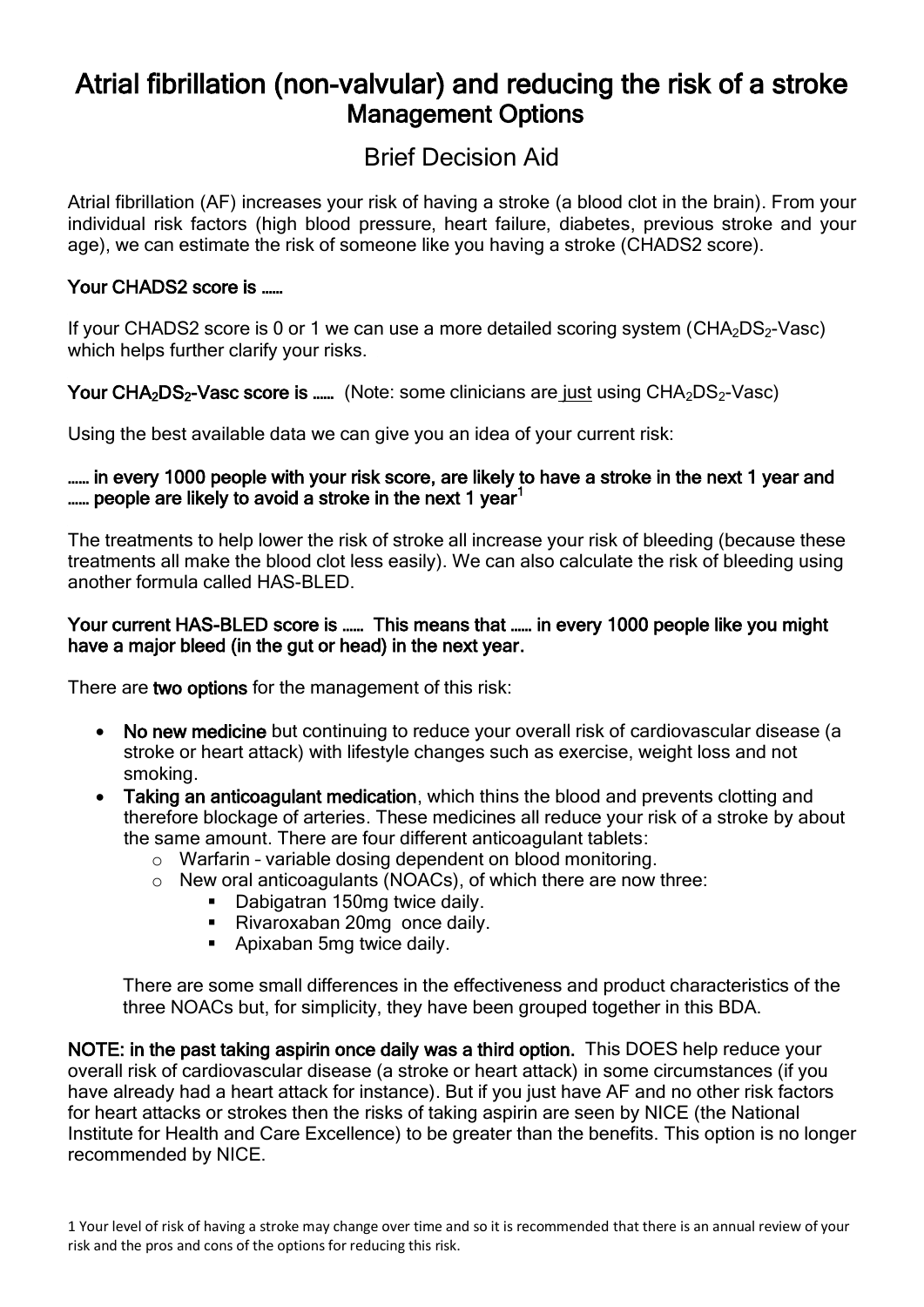In making a decision you need to ask yourself "What is important to me?" This leaflet and your health professional can tell you the evidence and give their suggestions but you need to make a decision that is right for you. What are your preferences?

#### You may want to think about:

- By how much will the treatment reduce the risk of a stroke?
- What about the increased risk of bleeding that comes with anticoagulants? Are there things I do that increase this risk?
- What happens if I need to reverse the effects of the treatment in an emergency?
- Do I need medication that can go in a dosette box to help me remember to take it?
- Will I need regular clinic visits and blood tests?
- How much do I mind if I have to alter my eating and drinking habits?

We have organised this BDA to help you answer two questions - do I want anticoagulation or not? And if I do want anticoagulation then which one is best for me?

#### Benefits and risks of taking no medicine to prevent stroke

| <b>Treatment Option</b>          | <b>Benefits</b>                                                              | <b>Risks or Consequences</b>                                                            |
|----------------------------------|------------------------------------------------------------------------------|-----------------------------------------------------------------------------------------|
| No medicine to<br>prevent stroke | in every 1000 people are not likely to<br>have a stroke in the next 1 year.  | people in every 1000 people<br>are still likely to have a stroke in<br>the next 1 year. |
|                                  | No blood tests or prescription charges and<br>no side effects of medication. | people in every 1000 people<br>are likely to have a severe bleed<br>in the next 1 year. |

Benefits and risks of taking any anticoagulant (Warfarin and the NOACs are considered to have same effect on reducing your stroke risk)

| <b>Treatment Option</b>                                          | <b>Benefits</b>                                                                                                                                                             | <b>Risks or Consequences</b>                                                                                                                                                                         |
|------------------------------------------------------------------|-----------------------------------------------------------------------------------------------------------------------------------------------------------------------------|------------------------------------------------------------------------------------------------------------------------------------------------------------------------------------------------------|
| Taking any<br>anticoagulant -<br>warfarin or one of<br>the NOACs | people in every 1000 people like you<br>will not have a stroke in the next 1 year.<br>In other words  extra people in every<br>1000 will avoid a stroke in the next 1 year. | people in every 1000 people<br>are still likely to have a stroke in<br>the next 1 year.<br>extra people in every 1000<br>people like you are likely to have<br>a severe bleed in the next 1<br>year. |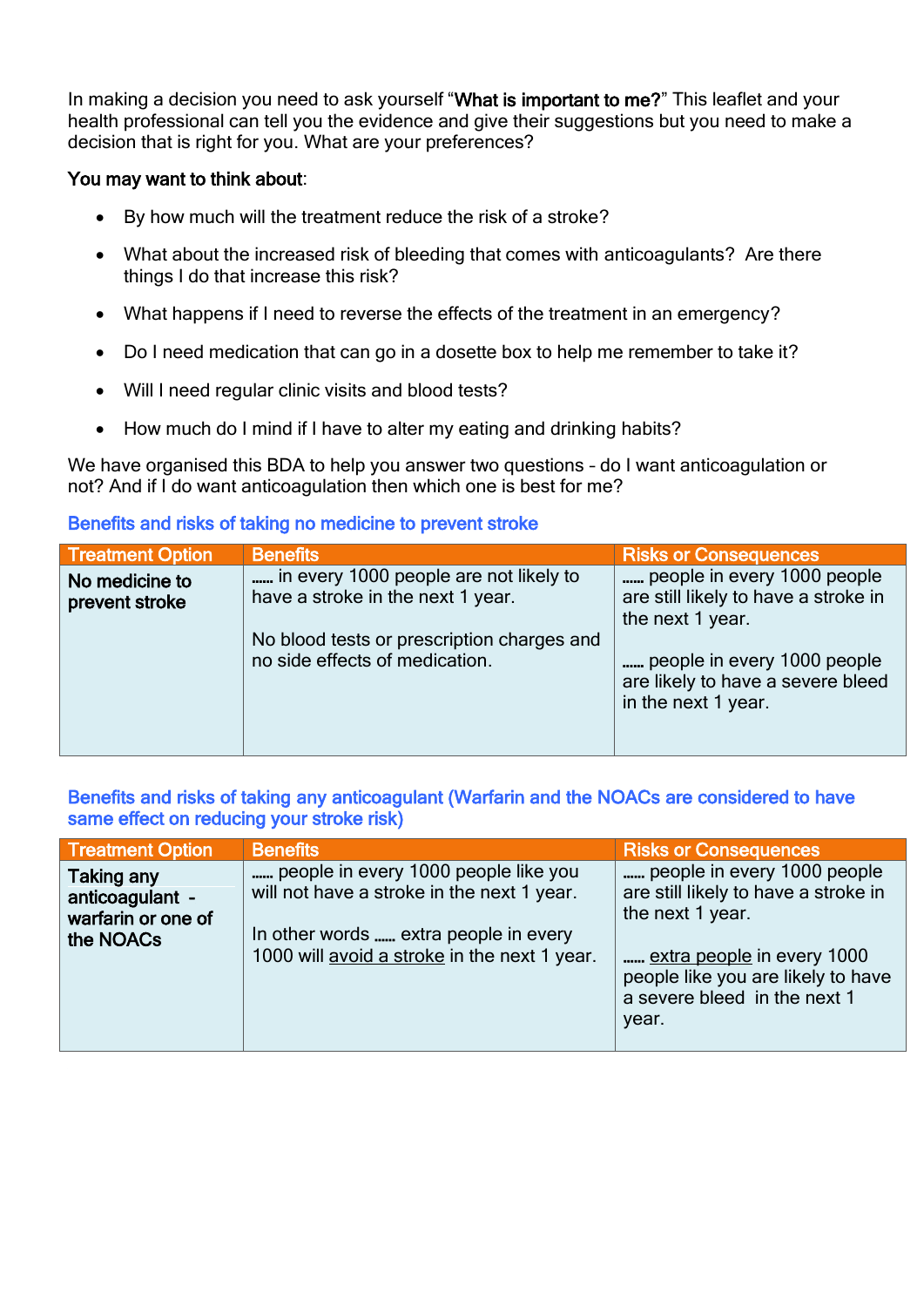## Benefits and risks of Warfarin

| <b>Treatment Option</b>                                                                                                                                                                                                                                                                                                                                                                                                        | <b>Benefits</b>                                                                                                                                           | <b>Risks or Consequences</b>                                                                                                                                                                                                                                                                                                                                                                                                                                                                                                                                                                                                                                                                                                                                                                                                           |
|--------------------------------------------------------------------------------------------------------------------------------------------------------------------------------------------------------------------------------------------------------------------------------------------------------------------------------------------------------------------------------------------------------------------------------|-----------------------------------------------------------------------------------------------------------------------------------------------------------|----------------------------------------------------------------------------------------------------------------------------------------------------------------------------------------------------------------------------------------------------------------------------------------------------------------------------------------------------------------------------------------------------------------------------------------------------------------------------------------------------------------------------------------------------------------------------------------------------------------------------------------------------------------------------------------------------------------------------------------------------------------------------------------------------------------------------------------|
| Warfarin<br>Warfarin is an<br>'anticoagulant' - it stops<br>your blood coagulating or<br>clotting.                                                                                                                                                                                                                                                                                                                             | The effects of Warfarin can be<br>reversed quickly (20 mins) with<br>an antidote if your blood<br>becomes too thin and you<br>have a bleed or need urgent | You will need to take medication<br>once daily, and the dose may vary.<br>You will need blood tests<br>approximately every 2-6 weeks to                                                                                                                                                                                                                                                                                                                                                                                                                                                                                                                                                                                                                                                                                                |
| This is taken as a tablet<br>every day. The dose<br>(number and strength) of<br>tablets varies depending<br>on a measure (called<br>INR) of how 'thin' your<br>blood is.<br>This measure is<br>monitored using blood<br>tests done in hospital,<br>community or GP based<br>clinics, or at home.<br>You cannot use a dosette<br>or medication organiser<br>because the dose of<br>warfarin is likely to<br>change quite often. | surgery.<br>This is the safest medication if<br>you are waiting for surgery or<br>cardioversion (electric shock to<br>the heart).                         | make sure your Warfarin dose is<br>safe.<br>You will bruise/bleed more easily.<br>Side effects:<br>60 in 1000 will get indigestion/<br>abdominal pain or discomfort and 5 in<br>1000 will have to stop because of<br>side effects.<br>You need to avoid drinking more<br>alcohol than recommended and<br>should avoid cranberry or grapefruit<br>juice, garlic supplements and fish oil.<br>You should avoid contact sports such<br>as rugby or some physical jobs where<br>you might be injured easily.<br>You will have to avoid some<br>painkillers and other medications that<br>are available to buy from pharmacies/<br>supermarkets such as aspirin,<br>ibuprofen or diclofenac.<br>If you get regular courses of<br>antibiotics then you will need more<br>frequent blood tests during and after<br>your antibiotic treatment. |

| Benefits and risks of the new anticoagulants (NOACs) - Dabigatran, Rivaroxaban or Apixaban |                                                                                                        |                                                                                                                     |  |  |
|--------------------------------------------------------------------------------------------|--------------------------------------------------------------------------------------------------------|---------------------------------------------------------------------------------------------------------------------|--|--|
| <b>Treatment Option</b>                                                                    | <b>Benefits</b>                                                                                        | <b>Risks or Consequences</b>                                                                                        |  |  |
| These three<br>medications - called<br>NOACs (new oral                                     | You will not require frequent<br>blood tests but you will need an<br>occasional (usually yearly) blood | Severe bleeds occur at similar rates with<br>warfarin, rivaroxaban and dabigatran.                                  |  |  |
| anticoagulants)<br>vary a little in a<br>number of respects.                               | test for your kidneys and a<br>review of your overall health.<br>You are not limited in the food       | All three NOACs lead to fewer bleeds into<br>your brain compared with warfarin.<br>Rivaroxaban and dabigatran cause |  |  |
| They have different<br>dosing regimes,<br>and one or two                                   | you can take but there are some<br>medications that may interact.                                      | slightly more bleeds into you stomach<br>than warfarin.                                                             |  |  |
| different side<br>effects.                                                                 | The dose you take will not<br>usually change during treatment.                                         | Apixaban causes similar bleeds into your<br>gut as warfarin.                                                        |  |  |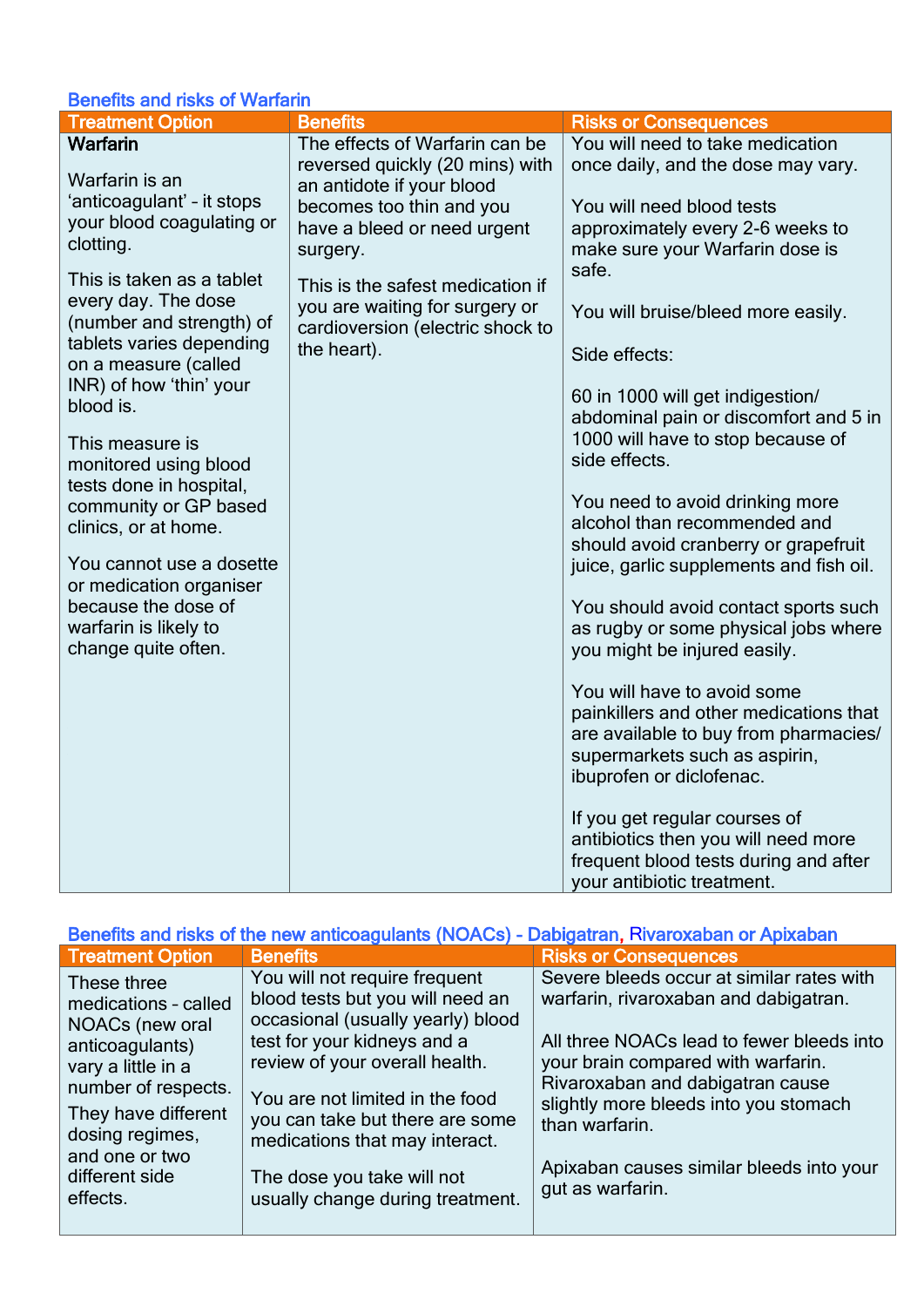In your local health area one may be preferred or recommended over the others.

Rivaroxaban can be put into dosette and is once daily.

Dabigatran and apixaban cannot be put in dosette and are twice daily.

If you have kidney problems you may need to take a different dose of NOAC.

All three have some common side effects :

• 10 -100 people in 1000 will develop abdominal pain , bleed into your stomach, nausea, indigestion, blood in urine, diarrhoea, vomiting, nose bleed .

Other side effects:

With dabigatran

- 20 people in 100 0 will have to stop dabigatran due to side effects of gastrointestinal pain/ diarrhoea/ vomiting .
- There may be a very small increased risk of heart attack .

With rivaroxaban

 60 in 1000will have some dizziness or swelling of feet/hands .

With apixaban

• Has slightly less indigestion and fewer bleeds into the stomach than dabigatran or rivaroxaban .

The effects of dabigatran or apixaban cannot be reversed quickly with any antidote but you can use filtration of the blood (haemodialysis ) which takes several hours .

There is a blood product t o reverse the effect of rivaroxaban.

All three drugs leave the body quicker than warfarin so forgetting to take the drug puts you at an increased risk of stroke more quickly than if you were to forget to take warfarin .

You should avoid contact sports such as rugby or some physical jobs where you might be injured easily.

You will not have blood results to reassure you that you are in the correct range in terms of thickness/thinness of your blood .

You will have to avoid some painkillers and other medications that are available to buy from pharmacies/ supermarkets such as aspirin, ibuprofen or diclofenac .